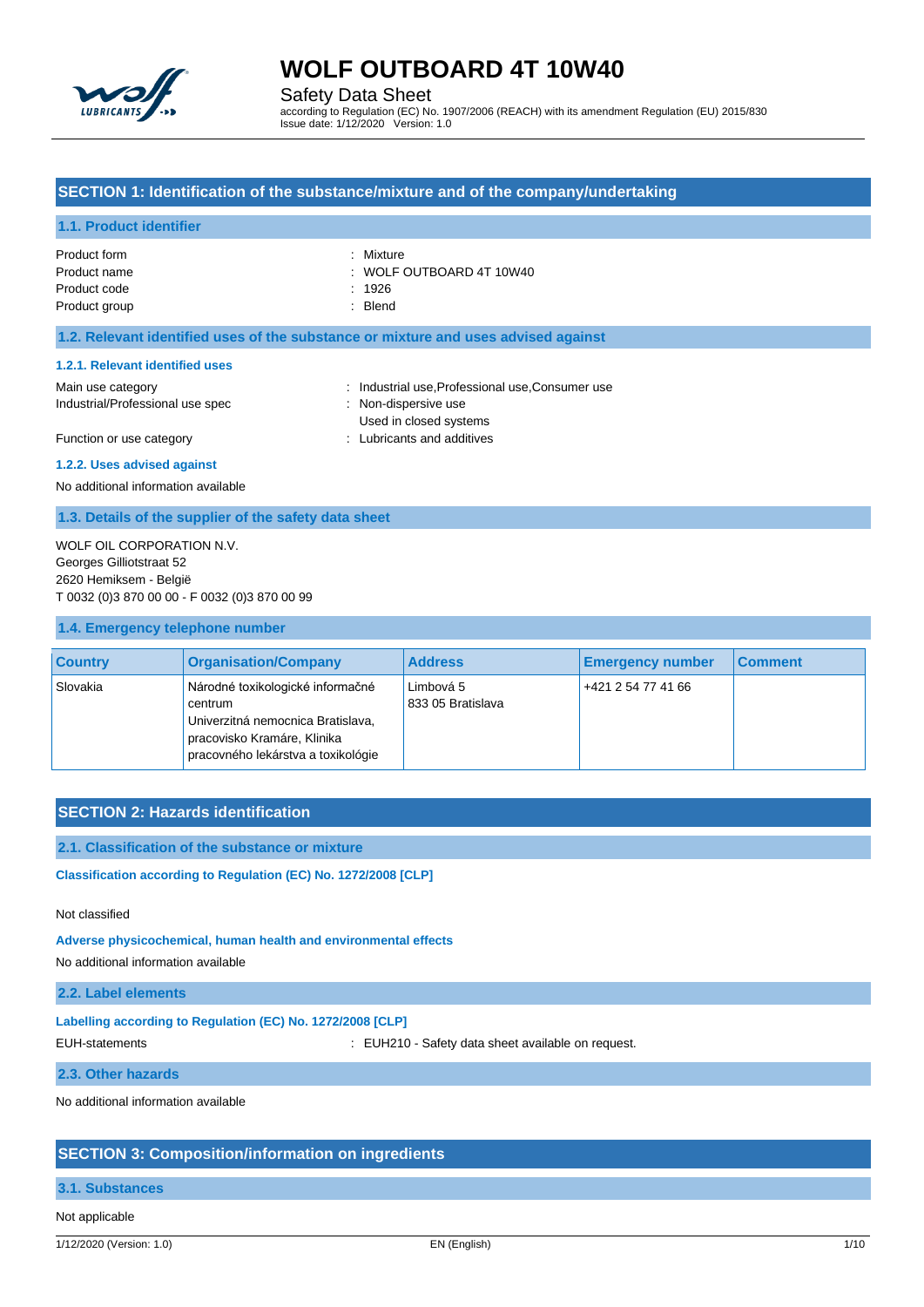## Safety Data Sheet

according to Regulation (EC) No. 1907/2006 (REACH) with its amendment Regulation (EU) 2015/830

### **3.2. Mixtures**

| <b>Name</b>                                                              | <b>Product identifier</b>                                                 | $\frac{9}{6}$ | <b>Classification according to</b><br><b>Requlation (EC) No.</b><br>1272/2008 [CLP] |
|--------------------------------------------------------------------------|---------------------------------------------------------------------------|---------------|-------------------------------------------------------------------------------------|
| Bis(nonylphenyl)amine                                                    | (CAS-No.) 36878-20-3<br>(EC-No.) 253-249-4<br>(REACH-no) 01-2119488911-28 | $1 - 1.8$     | Aquatic Chronic 4, H413                                                             |
| zinc (O,O,O',O'-tetrakis(1,3-<br>dimethylbuthyl)bis(phosphorodithioate)  | (CAS-No.) 2215-35-2<br>(EC-No.) 218-679-9<br>(REACH-no) 01-2119953275-34  | $0.1 - 0.99$  | Skin Irrit. 2, H315<br>Eye Dam. 1, H318<br>Aquatic Chronic 3, H412                  |
| Zinc bis[O-(-6-methylheptyl)] bis[O-(sec-<br>butyl)]bis(dithiophosphate) | (CAS-No.) 93819-94-4<br>(EC-No.) 298-577-9<br>(REACH-no) 01-2119543726-33 | $0.1 - 0.3$   | Skin Irrit. 2, H315<br>Eye Dam. 1, H318<br>Aquatic Chronic 2, H411                  |
| (tetrapropenyl) succinimic acid                                          | (CAS-No.) 27859-58-1<br>(EC-No.) 248-698-8<br>(REACH-no) 01-2120752504-57 | $0.1 - 0.3$   | Skin Irrit. 2, H315<br>Eye Dam. 1, H318<br>Aquatic Chronic 3, H412                  |

| <b>Specific concentration limits:</b>                                           |                                                                           |                                                                                                                     |
|---------------------------------------------------------------------------------|---------------------------------------------------------------------------|---------------------------------------------------------------------------------------------------------------------|
| <b>Name</b>                                                                     | <b>Product identifier</b>                                                 | <b>Specific concentration limits</b>                                                                                |
| zinc $(O,O,O',O')$ -tetrakis $(1,3-)$<br>dimethylbuthyl)bis(phosphorodithioate) | (CAS-No.) 2215-35-2<br>(EC-No.) 218-679-9<br>(REACH-no) 01-2119953275-34  | (10 ≤C < 100) Eye Dam. 1, H318                                                                                      |
| Zinc bis[O-(-6-methylheptyl)] bis[O-(sec-<br>butyl)]bis(dithiophosphate)        | (CAS-No.) 93819-94-4<br>(EC-No.) 298-577-9<br>(REACH-no) 01-2119543726-33 | $(6,25 \leq C < 100)$ Skin Irrit. 2, H315<br>( 10 ≤C < 12,5) Eye Irrit. 2, H319<br>(12,5 ≤C < 100) Eye Dam. 1, H318 |

Full text of H-statements: see section 16

| <b>SECTION 4: First aid measures</b>                                                                                                                       |                                                                                                                                                                                                                                                           |
|------------------------------------------------------------------------------------------------------------------------------------------------------------|-----------------------------------------------------------------------------------------------------------------------------------------------------------------------------------------------------------------------------------------------------------|
| 4.1. Description of first aid measures                                                                                                                     |                                                                                                                                                                                                                                                           |
| First-aid measures after inhalation<br>First-aid measures after skin contact<br>First-aid measures after eye contact<br>First-aid measures after ingestion | : Not expected to require first aid measures.<br>: Wash skin with mild soap and water.<br>: In case of eye contact, immediately rinse with clean water for 10-15 minutes.<br>Do not induce vomiting. Rinse mouth. Get immediate medical advice/attention. |
| 4.2. Most important symptoms and effects, both acute and delayed                                                                                           |                                                                                                                                                                                                                                                           |
| Symptoms/effects after inhalation                                                                                                                          | Not expected to present a significant inhalation hazard under anticipated conditions of<br>normal use.                                                                                                                                                    |
| Symptoms/effects after skin contact                                                                                                                        | : Not expected to present a significant skin hazard under anticipated conditions of normal<br>use.                                                                                                                                                        |
| Symptoms/effects after eye contact                                                                                                                         | Not expected to present a significant eye contact hazard under anticipated conditions of<br>normal use.                                                                                                                                                   |
| Symptoms/effects after ingestion                                                                                                                           | Not expected to present a significant ingestion hazard under anticipated conditions of<br>normal use.                                                                                                                                                     |

**4.3. Indication of any immediate medical attention and special treatment needed**

No additional information available

| <b>SECTION 5: Firefighting measures</b>                        |                                                                                        |
|----------------------------------------------------------------|----------------------------------------------------------------------------------------|
| 5.1. Extinguishing media                                       |                                                                                        |
| Suitable extinguishing media<br>Unsuitable extinguishing media | : Water fog. Foam. Powder. Dry chemical product.<br>: Do not use a heavy water stream. |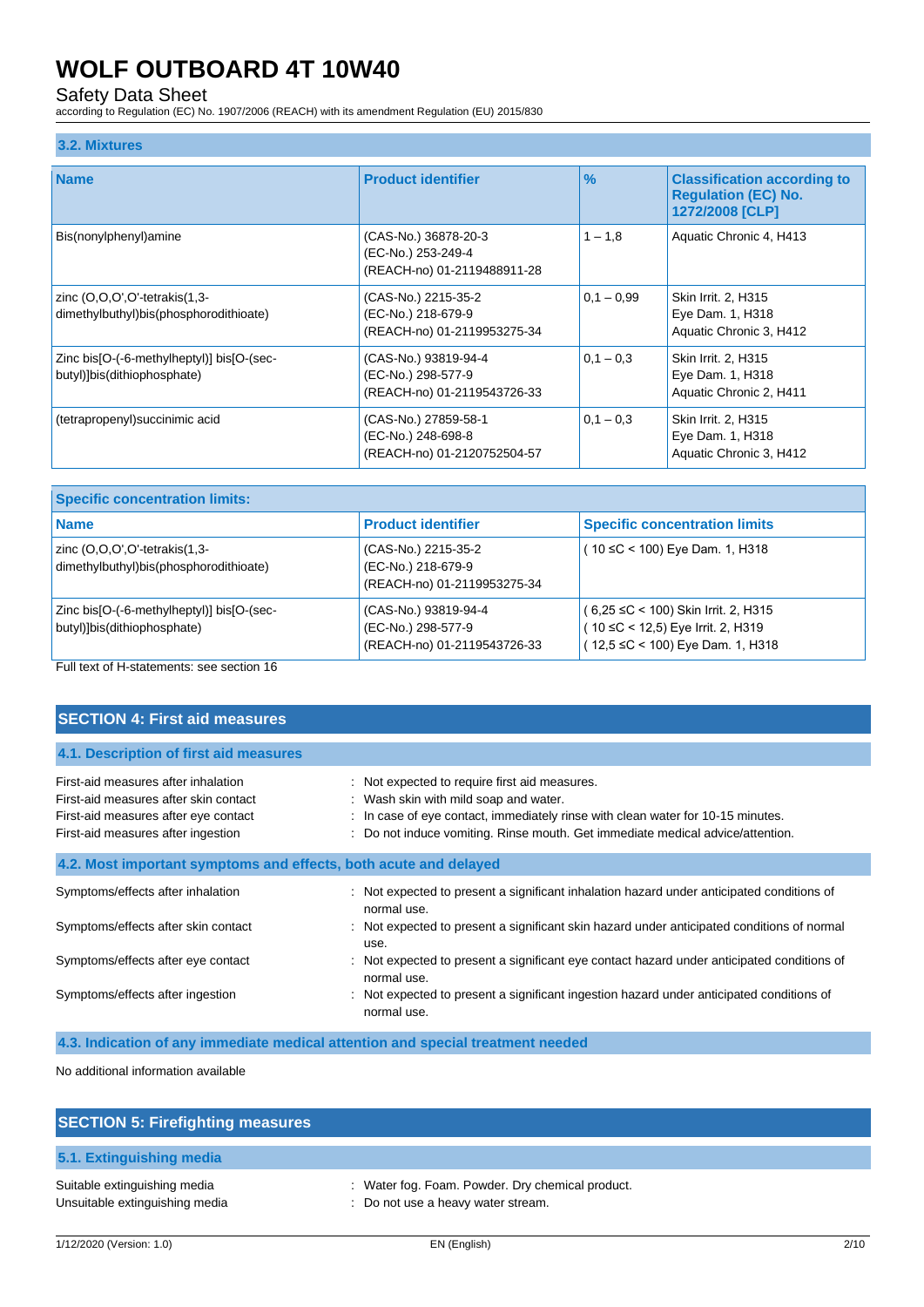## Safety Data Sheet

according to Regulation (EC) No. 1907/2006 (REACH) with its amendment Regulation (EU) 2015/830

## **5.2. Special hazards arising from the substance or mixture**

#### No additional information available

**5.3. Advice for firefighters**

| Precautionary measures fire    | : Exercise caution when fighting any chemical fire.                                             |
|--------------------------------|-------------------------------------------------------------------------------------------------|
| Firefighting instructions      | : Use water spray or fog for cooling exposed containers.                                        |
| Protection during firefighting | : Do not enter fire area without proper protective equipment, including respiratory protection. |

| <b>SECTION 6: Accidental release measures</b>                                                            |                                                 |  |
|----------------------------------------------------------------------------------------------------------|-------------------------------------------------|--|
| 6.1. Personal precautions, protective equipment and emergency procedures                                 |                                                 |  |
| 6.1.1. For non-emergency personnel                                                                       |                                                 |  |
| Protective equipment                                                                                     | : Wear suitable protective clothing and gloves. |  |
| 6.1.2. For emergency responders                                                                          |                                                 |  |
| Protective equipment                                                                                     | : Wear suitable protective clothing and gloves. |  |
| <b>6.2. Environmental precautions</b>                                                                    |                                                 |  |
| Prevent entry to sewers and public waters. Notify authorities if product enters sewers or public waters. |                                                 |  |
| 6.3. Methods and material for containment and cleaning up                                                |                                                 |  |
|                                                                                                          |                                                 |  |

| For containment         | : Impound and recover large spill by mixing it with inert granular solids.            |
|-------------------------|---------------------------------------------------------------------------------------|
| Methods for cleaning up | : Detergent. Take up liquid spill into absorbent material sand, saw dust, kieselguhr. |
| Other information       | : Spill area may be slippery. Use suitable disposal containers.                       |

### **6.4. Reference to other sections**

No additional information available

| <b>SECTION 7: Handling and storage</b>                            |                                                                                                                            |
|-------------------------------------------------------------------|----------------------------------------------------------------------------------------------------------------------------|
| 7.1. Precautions for safe handling                                |                                                                                                                            |
| Precautions for safe handling                                     | : Avoid all unnecessary exposure. Both local exhaust and general room ventilation are<br>usually required.                 |
| Handling temperature                                              | : $<$ 40 °C                                                                                                                |
| Hygiene measures                                                  | : Wash hands and other exposed areas with mild soap and water before eating, drinking or<br>smoking and when leaving work. |
| 7.2. Conditions for safe storage, including any incompatibilities |                                                                                                                            |
| Storage temperature<br>Storage area                               | : $<$ 40 °C<br>: Store in dry, cool, well-ventilated area.                                                                 |

**7.3. Specific end use(s)**

No additional information available

| <b>SECTION 8: Exposure controls/personal protection</b> |                                                                                                                                                                                   |  |
|---------------------------------------------------------|-----------------------------------------------------------------------------------------------------------------------------------------------------------------------------------|--|
| 8.1. Control parameters                                 |                                                                                                                                                                                   |  |
| Additional information                                  | : 5 mg/m3 for oil mists (TWA, 8h-workday) recommended, based upon the ACGIH TLV (Analysis<br>according to US NIOSH Method 5026, NIOSH Manual of Analytical Methods, 3rd Edition). |  |
| 8.2. Exposure controls                                  |                                                                                                                                                                                   |  |
| Personal protective equipment:                          |                                                                                                                                                                                   |  |

Safety glasses. Gloves.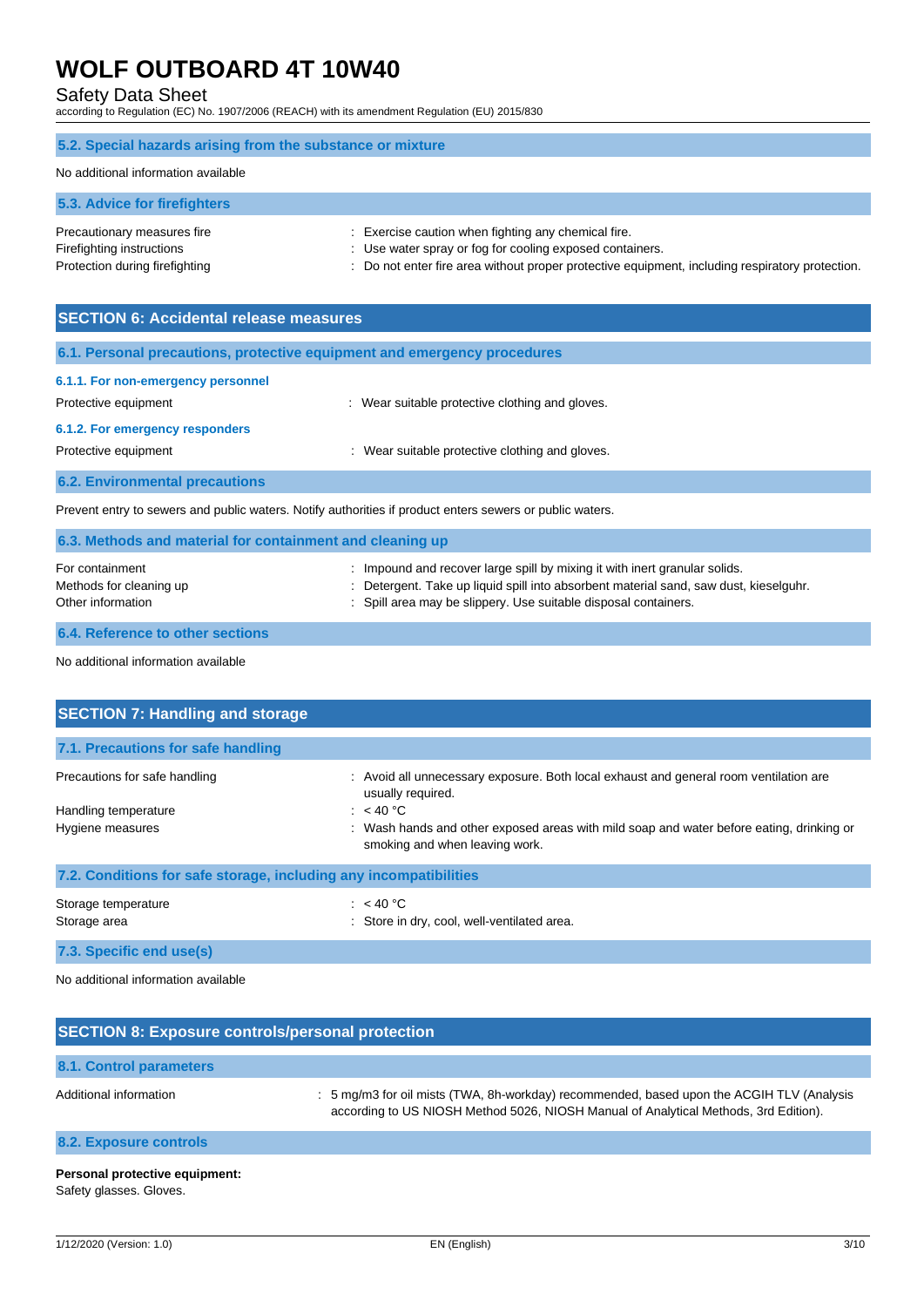Safety Data Sheet

according to Regulation (EC) No. 1907/2006 (REACH) with its amendment Regulation (EU) 2015/830

#### **Hand protection:**

Permeation time: minimum >480min long term exposure; material / thickness [mm]: >0,35 mm. Nitrile rubber (NBR) /

#### **Eye protection:**

Standard EN 166 - Personal eye-protection.

#### **Skin and body protection:**

No special clothing/skin protection equipment is recommended under normal conditions of use

#### **Respiratory protection:**

No special respiratory protection equipment is recommended under normal conditions of use with adequate ventilation.

#### **Personal protective equipment symbol(s):**



## **SECTION 9: Physical and chemical properties**

## **9.1. Information on basic physical and chemical properties**

| Physical state                                  | Liquid                                                      |
|-------------------------------------------------|-------------------------------------------------------------|
| Appearance                                      | Oily liquid.                                                |
| Colour                                          | Yellow-brown.                                               |
| Odour                                           | Characteristic.                                             |
| Odour threshold                                 | No data available                                           |
| pН                                              | No data available                                           |
| Relative evaporation rate (butylacetate=1)      | No data available                                           |
| Melting point                                   | No data available                                           |
| Freezing point                                  | No data available                                           |
| Boiling point                                   | No data available                                           |
| Flash point                                     | >200 °C                                                     |
| Auto-ignition temperature                       | No data available                                           |
| Decomposition temperature                       | No data available                                           |
| Flammability (solid, gas)                       | No data available                                           |
| Vapour pressure                                 | No data available                                           |
| Relative vapour density at 20 °C                | No data available                                           |
| Relative density                                | No data available                                           |
| Density                                         | 852 kg/m <sup>3</sup> @15°C                                 |
| Solubility                                      | Slightly soluble, the product remains on the water surface. |
| Partition coefficient n-octanol/water (Log Pow) | No data available                                           |
| Viscosity, kinematic                            | 86 mm <sup>2</sup> /s @ 40°C                                |
| Viscosity, dynamic                              | No data available                                           |
| <b>Explosive properties</b>                     | No data available                                           |
| Oxidising properties                            | No data available                                           |
| Explosive limits                                | No data available                                           |
|                                                 |                                                             |

## **9.2. Other information**

No additional information available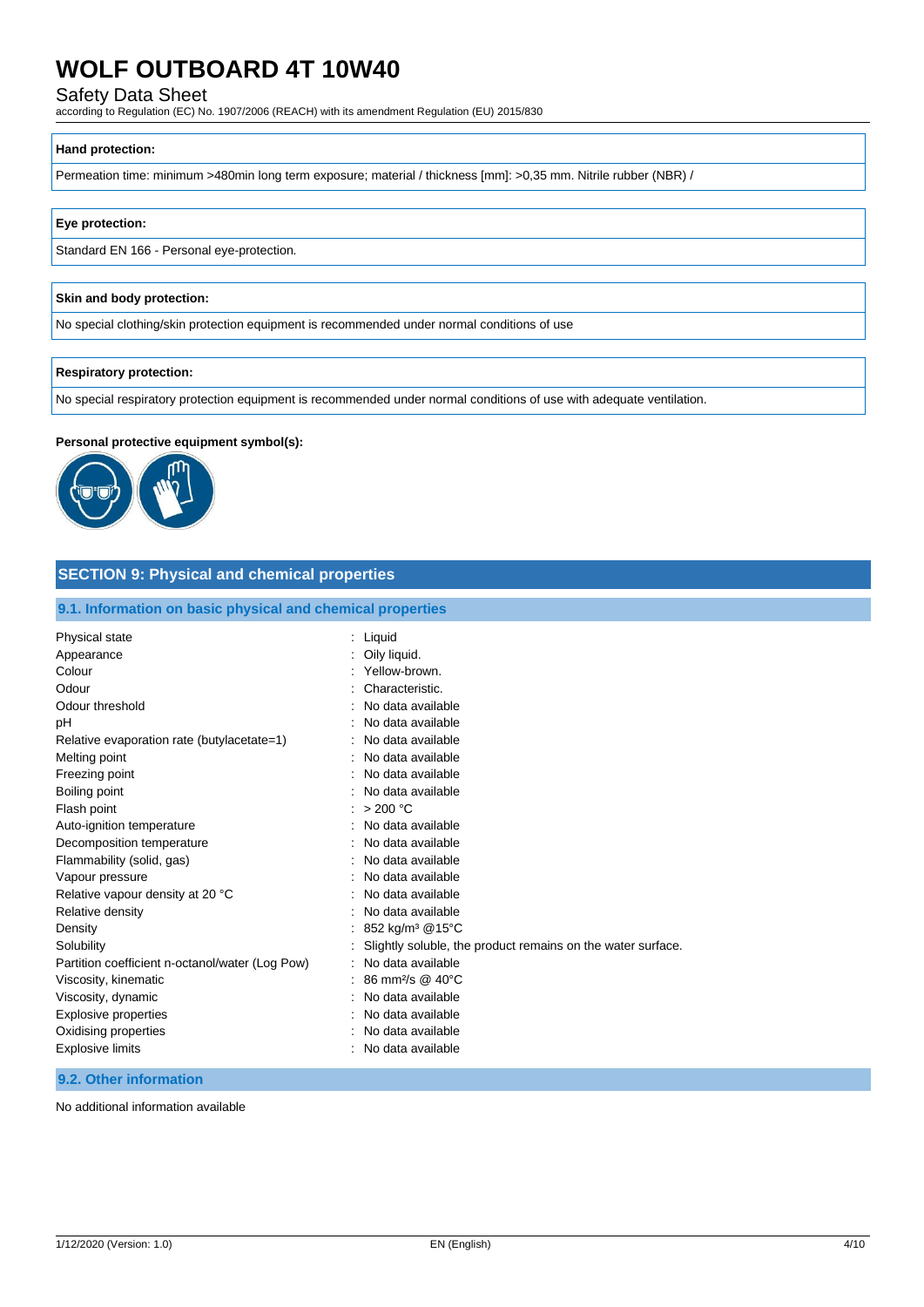## Safety Data Sheet

according to Regulation (EC) No. 1907/2006 (REACH) with its amendment Regulation (EU) 2015/830

| <b>SECTION 10: Stability and reactivity</b> |
|---------------------------------------------|
| 10.1. Reactivity                            |
| None under normal conditions.               |
| <b>10.2. Chemical stability</b>             |
| Stable under normal conditions.             |
| 10.3. Possibility of hazardous reactions    |
| None under normal conditions.               |
| 10.4. Conditions to avoid                   |
| No data available.                          |
|                                             |
| 10.5. Incompatible materials                |
| Strong oxidizers. acids. Bases.             |
| 10.6. Hazardous decomposition products      |

None under normal conditions.

# **SECTION 11: Toxicological information**

| 11.1. Information on toxicological effects |  |
|--------------------------------------------|--|
| : Not classified                           |  |
| : Not classified                           |  |
| : Not classified                           |  |
|                                            |  |

| <b>Bis(nonylphenyl)amine (36878-20-3)</b> |                               |
|-------------------------------------------|-------------------------------|
| LD50 oral rat                             | $\vert$ > 5000 mg/kg OECD 401 |
| LD50 dermal rat                           | $\geq$ 2000 mg/kg OECD 402    |

| zinc (0,0,0',0'-tetrakis(1,3-dimethylbuthyl)bis(phosphorodithioate) (2215-35-2) |                     |
|---------------------------------------------------------------------------------|---------------------|
| LD50 oral rat                                                                   | 2230 mg/kg OECD 401 |
|                                                                                 |                     |

| Zinc bis[O-(-6-methylheptyl)] bis[O-(sec-butyl)]bis(dithiophosphate) (93819-94-4) |                                           |
|-----------------------------------------------------------------------------------|-------------------------------------------|
| LD50 oral rat                                                                     | 2600 mg/kg 67/548/EEG annex V             |
| LD50 dermal rabbit                                                                | $\geq$ 3160 mg/kg OECD 402                |
| LC50 inhalation rat (mg/l)                                                        | $\geq$ 2 mg/l 1h - OECD 403 - read across |

| (tetrapropenyl) succinimic acid (27859-58-1)                                                                                                 |                                                                                                   |
|----------------------------------------------------------------------------------------------------------------------------------------------|---------------------------------------------------------------------------------------------------|
| LD50 oral rat                                                                                                                                | 2100 mg/kg OECD 401                                                                               |
| Skin corrosion/irritation<br>Serious eye damage/irritation<br>Respiratory or skin sensitisation<br>Germ cell mutagenicity<br>Carcinogenicity | : Not classified<br>: Not classified<br>: Not classified<br>: Not classified<br>: Not classified. |

| (tetrapropenyl)succinimic acid (27859-58-1) |                               |
|---------------------------------------------|-------------------------------|
| NOAEL (chronic, oral, animal/male, 2 years) | 100 mg/kg bodyweight OECD 421 |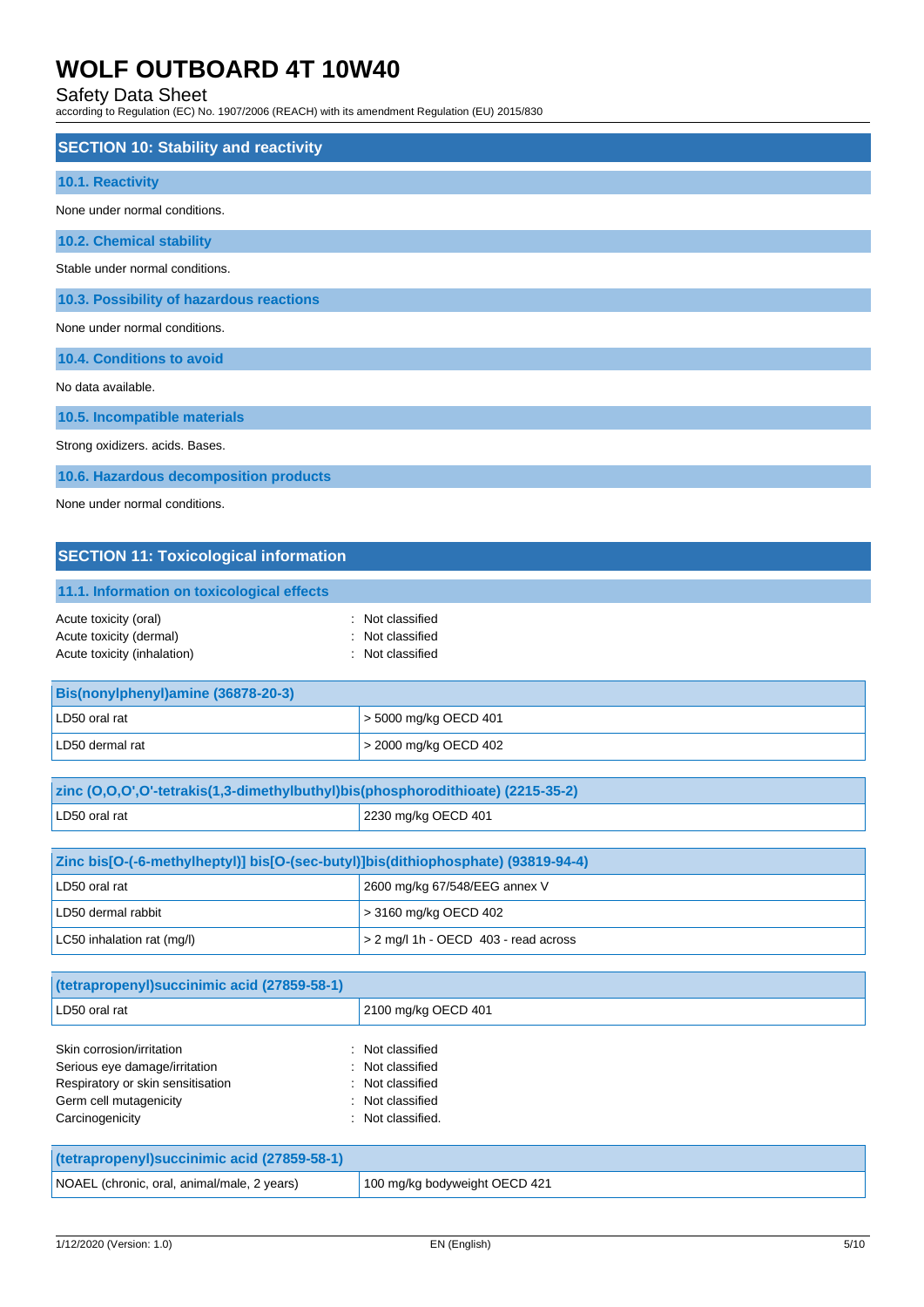## Safety Data Sheet

according to Regulation (EC) No. 1907/2006 (REACH) with its amendment Regulation (EU) 2015/830

| Reproductive toxicity         | : Not classified             |
|-------------------------------|------------------------------|
| STOT-single exposure          | : Not classified             |
| STOT-repeated exposure<br>÷   | Not classified               |
| Aspiration hazard             | : Not classified             |
| <b>WOLF OUTBOARD 4T 10W40</b> |                              |
| Viscosity, kinematic          | 86 mm <sup>2</sup> /s @ 40°C |

# **SECTION 12: Ecological information**

| <b>12.1. Toxicity</b>                                        |                  |
|--------------------------------------------------------------|------------------|
| Hazardous to the aquatic environment, short-term             | : Not classified |
| (acute)                                                      |                  |
| Hazardous to the aquatic environment, long-term<br>(chronic) | : Not classified |

| Bis(nonylphenyl)amine (36878-20-3) |                                               |
|------------------------------------|-----------------------------------------------|
| LC50 fish 1                        | $>$ 100 mg/l OECD 203 (Danio rerio @96h)      |
| EC50 Daphnia 1                     | $>$ 100 mg/l OECD 202 (Daphnia magna)         |
| EC50 72h algae $(1)$               | > 100 mg/l OECD 201 (Desmodesdus subspicatus) |

| zinc (O,O,O',O'-tetrakis(1,3-dimethylbuthyl)bis(phosphorodithioate) (2215-35-2) |                                 |
|---------------------------------------------------------------------------------|---------------------------------|
| LC50 fish 1                                                                     | $4.5$ mg/l @Oncorhynchus mykiss |
| LC50 fish 2                                                                     | 46 mg/l @Cyprinodon variegatus  |
| EC50 Daphnia 1                                                                  | $23 \text{ mg/l}$               |
| EC50 72h algae (1)                                                              | $21 \text{ mg/l}$               |
| NOEC (acute)                                                                    | 1,8 mg/l @Oncorhynchus mykiss   |
| NOEC chronic crustacea                                                          | $0,4$ mg/l                      |

| Zinc bis[O-(-6-methylheptyl)] bis[O-(sec-butyl)]bis(dithiophosphate) (93819-94-4) |                                                   |
|-----------------------------------------------------------------------------------|---------------------------------------------------|
| LC50 fish 1                                                                       | 4,5 mg/l OECD 203 (Oncorhynchys mykiss) 96h       |
| EC50 Daphnia 1                                                                    | 5,4 mg/l OECD 202 (Daphnia magna) 48h             |
| EC50 72h algae $(1)$                                                              | 2,1 mg/l OECD 201 (Selenastrum capricornutum) 48h |

| (tetrapropenyl) succinimic acid (27859-58-1) |                                                        |
|----------------------------------------------|--------------------------------------------------------|
| LC50 fish 1                                  | 100 mg/l OECD 203                                      |
| EC50 Daphnia 1                               | 68 mg/l                                                |
| EC50 72h algae (1)                           | 100 mg/l OECD 201 (Pseudokirchneriella subcapitata)    |
| ErC50 (algae)                                | 100 mg/l OECD 201 Pseudokirchneriella subcapitata      |
| 12.2. Persistence and degradability          |                                                        |
| <b>WOLF OUTBOARD 4T 10W40</b>                |                                                        |
| Persistence and degradability                | Not soluble in water, so only minimally biodegradable. |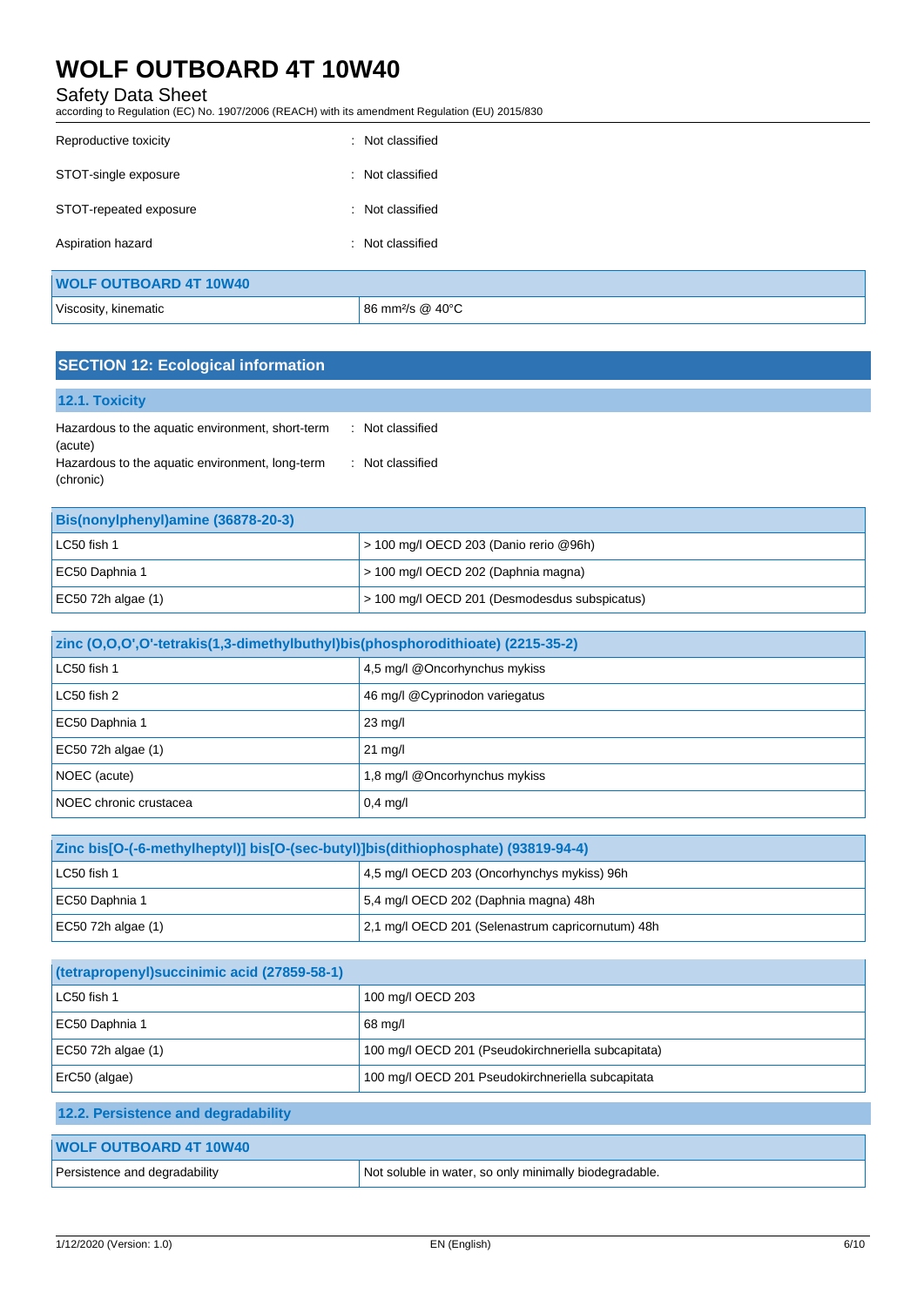## Safety Data Sheet

according to Regulation (EC) No. 1907/2006 (REACH) with its amendment Regulation (EU) 2015/830

| Bis(nonylphenyl)amine (36878-20-3) |                            |
|------------------------------------|----------------------------|
| Persistence and degradability      | Not readily biodegradable. |
| Biodegradation                     | 1 % @28d                   |

| zinc (0,0,0',0'-tetrakis(1,3-dimethylbuthyl)bis(phosphorodithioate) (2215-35-2) |                   |
|---------------------------------------------------------------------------------|-------------------|
| Biodegradation                                                                  | 1,5 % Sturm (28d) |

| Zinc bis[O-(-6-methylheptyl)] bis[O-(sec-butyl)]bis(dithiophosphate) (93819-94-4) |                     |
|-----------------------------------------------------------------------------------|---------------------|
| Biodegradation                                                                    | 1,5 % OECD 301B 28d |

| (tetrapropenyl) succinimic acid (27859-58-1) |                      |
|----------------------------------------------|----------------------|
| Biodegradation                               | 18.3 % 28d OECD 301F |
| 12.3. Bioaccumulative potential              |                      |

| <b>Bis(nonylphenyl)amine (36878-20-3)</b>       |                             |
|-------------------------------------------------|-----------------------------|
| Partition coefficient n-octanol/water (Log Pow) | > 7.6                       |
| <b>Bioaccumulative potential</b>                | Potential to bioaccumulate. |

| zinc (0,0,0',0'-tetrakis(1,3-dimethylbuthyl)bis(phosphorodithioate) (2215-35-2) |                                 |
|---------------------------------------------------------------------------------|---------------------------------|
| Bioconcentration factor (BCF REACH)                                             | 2,2(0,1d)                       |
| Partition coefficient n-octanol/water (Log Kow)                                 | $ 2,21 \text{ @ } 20^{\circ}$ C |

| Zinc bis[O-(-6-methylheptyl)] bis[O-(sec-butyl)]bis(dithiophosphate) (93819-94-4) |                              |
|-----------------------------------------------------------------------------------|------------------------------|
| Partition coefficient n-octanol/water (Log Pow)                                   | $\vert$ 0.9 @23 $^{\circ}$ C |

| (tetrapropenyl)succinimic acid (27859-58-1)     |        |
|-------------------------------------------------|--------|
| Partition coefficient n-octanol/water (Log Pow) | , 4,76 |

**12.4. Mobility in soil**

| Bis(nonylphenyl)amine (36878-20-3) |                        |
|------------------------------------|------------------------|
| Ecology - soil                     | Adsorbs into the soil. |

| Adsorbs into the soil. | Zinc bis[O-(-6-methylheptyl)] bis[O-(sec-butyl)]bis(dithiophosphate) (93819-94-4) |                |
|------------------------|-----------------------------------------------------------------------------------|----------------|
|                        |                                                                                   | Ecology - soil |

**12.5. Results of PBT and vPvB assessment**

No additional information available

**12.6. Other adverse effects**

No additional information available

| <b>SECTION 13: Disposal considerations</b> |                                                                           |
|--------------------------------------------|---------------------------------------------------------------------------|
| 13.1. Waste treatment methods              |                                                                           |
| Additional information                     | : Dispose in a safe manner in accordance with local/national regulations. |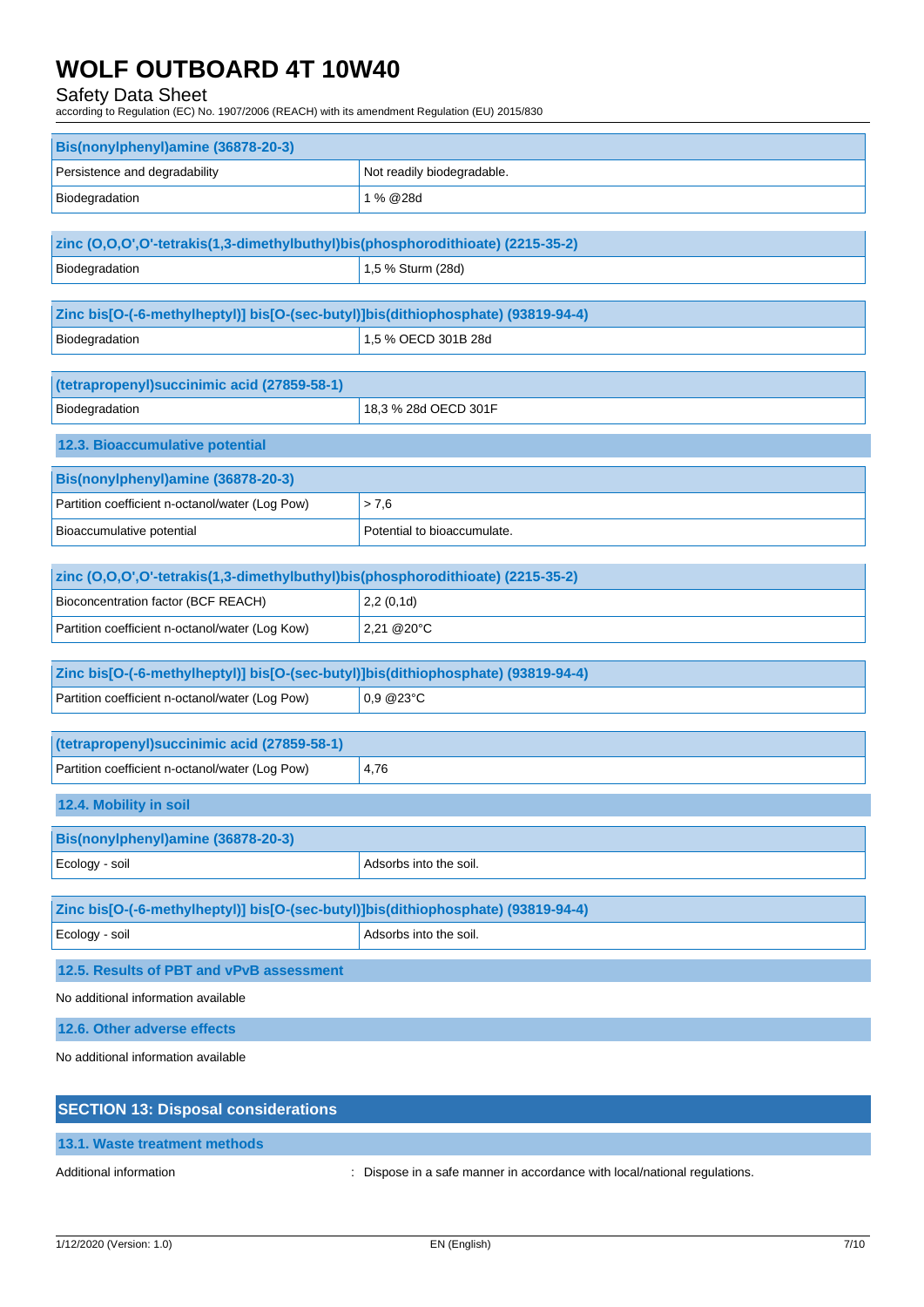## Safety Data Sheet

according to Regulation (EC) No. 1907/2006 (REACH) with its amendment Regulation (EU) 2015/830

# **SECTION 14: Transport information**

### In accordance with ADR / RID / IMDG / IATA / ADN

| 14.1. UN number                                                                                                                                                                                                |                                                                                            |  |
|----------------------------------------------------------------------------------------------------------------------------------------------------------------------------------------------------------------|--------------------------------------------------------------------------------------------|--|
| UN-No. (ADR)<br>UN-No. (IMDG)<br>UN-No. (IATA)<br>UN-No. (ADN)<br>UN-No. (RID)                                                                                                                                 | : Not applicable<br>Not applicable<br>Not applicable<br>Not applicable<br>: Not applicable |  |
| 14.2. UN proper shipping name                                                                                                                                                                                  |                                                                                            |  |
| Proper Shipping Name (ADR)<br>Proper Shipping Name (IMDG)<br>Proper Shipping Name (IATA)<br>Proper Shipping Name (ADN)<br>Proper Shipping Name (RID)                                                           | : Not applicable<br>Not applicable<br>Not applicable<br>Not applicable<br>: Not applicable |  |
| 14.3. Transport hazard class(es)                                                                                                                                                                               |                                                                                            |  |
| <b>ADR</b><br>Transport hazard class(es) (ADR)<br><b>IMDG</b><br>Transport hazard class(es) (IMDG)<br>IATA                                                                                                     | : Not applicable<br>: Not applicable                                                       |  |
| Transport hazard class(es) (IATA)<br>ADN<br>Transport hazard class(es) (ADN)                                                                                                                                   | : Not applicable<br>: Not applicable                                                       |  |
| rid<br>Transport hazard class(es) (RID)                                                                                                                                                                        | : Not applicable                                                                           |  |
| 14.4. Packing group                                                                                                                                                                                            |                                                                                            |  |
| Packing group (ADR)<br>Packing group (IMDG)<br>Packing group (IATA)<br>Packing group (ADN)<br>Packing group (RID)                                                                                              | Not applicable<br>Not applicable<br>Not applicable<br>Not applicable<br>: Not applicable   |  |
| <b>14.5. Environmental hazards</b>                                                                                                                                                                             |                                                                                            |  |
| Dangerous for the environment<br>Marine pollutant<br>Other information                                                                                                                                         | : No<br>: No<br>: No supplementary information available                                   |  |
| 14.6. Special precautions for user                                                                                                                                                                             |                                                                                            |  |
| <b>Overland transport</b><br>Not applicable<br><b>Transport by sea</b><br>Not applicable<br>Air transport<br>Not applicable<br>Inland waterway transport<br>Not applicable<br>Rail transport<br>Not applicable |                                                                                            |  |
| 14.7. Transport in bulk according to Annex II of Marpol and the IBC Code                                                                                                                                       |                                                                                            |  |

Not applicable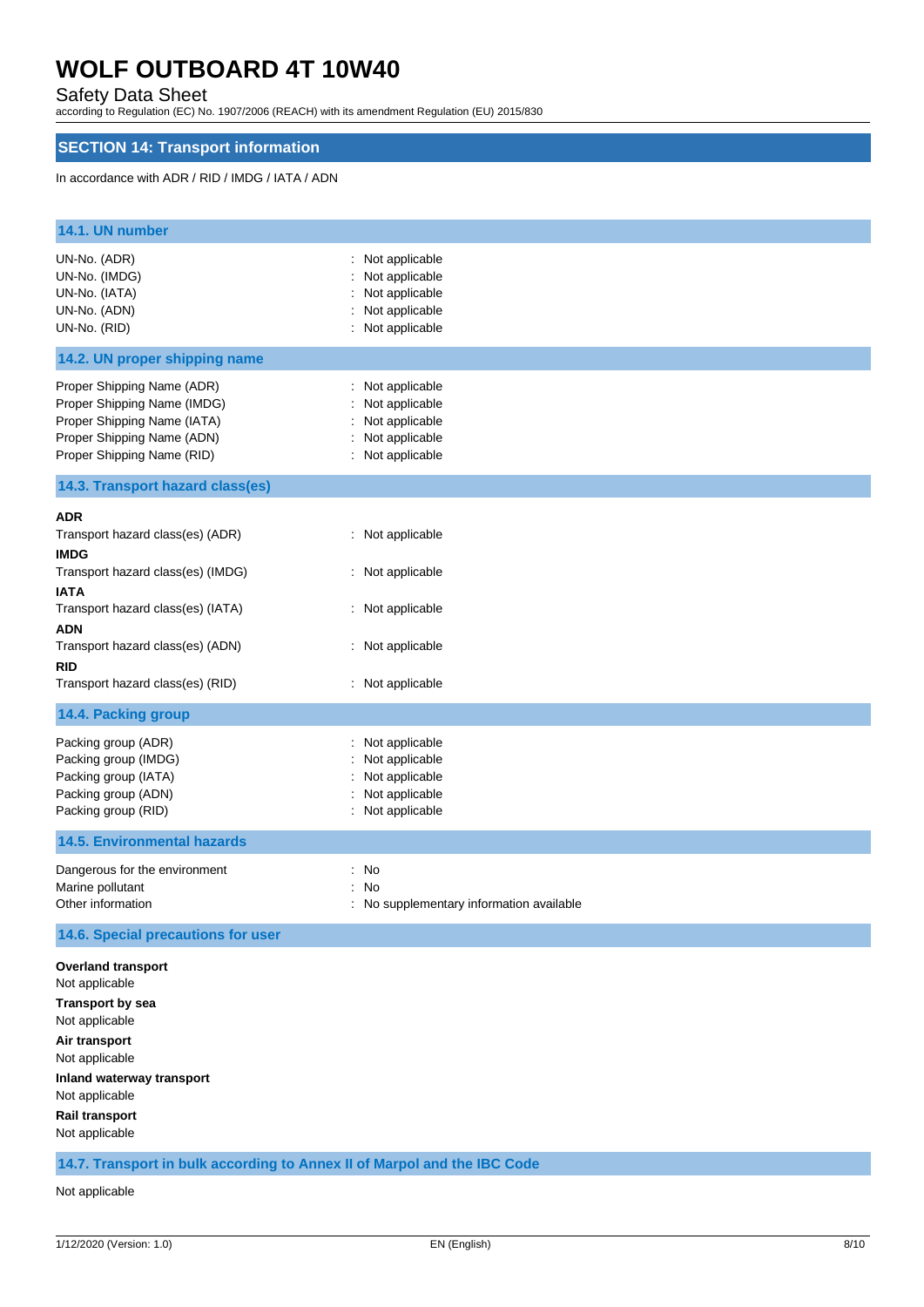Safety Data Sheet

according to Regulation (EC) No. 1907/2006 (REACH) with its amendment Regulation (EU) 2015/830

## **SECTION 15: Regulatory information**

**15.1. Safety, health and environmental regulations/legislation specific for the substance or mixture**

### **15.1.1. EU-Regulations**

Contains no REACH substances with Annex XVII restrictions

Contains no substance on the REACH candidate list

Contains no REACH Annex XIV substances

Contains no substance subject to Regulation (EU) No 649/2012 of the European Parliament and of the Council of 4 July 2012 concerning the export and import of hazardous chemicals.

Contains no substance subject to Regulation (EU) No 2019/1021 of the European Parliament and of the Council of 20 June 2019 on persistent organic pollutants

#### **15.1.2. National regulations**

#### **Germany**

| <b>Employment restrictions</b>                                                       | : Observe restrictions according Act on the Protection of Working Mothers (MuSchG)<br>Observe restrictions according Act on the Protection of Young People in Employment<br>(JArbSchG)                                                                    |
|--------------------------------------------------------------------------------------|-----------------------------------------------------------------------------------------------------------------------------------------------------------------------------------------------------------------------------------------------------------|
| Water hazard class (WGK)                                                             | : WGK 3, Highly hazardous to water (Classification according to AwSV, Annex 1)                                                                                                                                                                            |
| Hazardous Incident Ordinance (12. BImSchV)                                           | : Is not subject of the Hazardous Incident Ordinance (12. BImSchV)                                                                                                                                                                                        |
| <b>Netherlands</b>                                                                   |                                                                                                                                                                                                                                                           |
| SZW-lijst van kankerverwekkende stoffen                                              | : Zinc bis[O-(-6-methylheptyl)] bis[O-(sec-butyl)]bis(dithiophosphate) is listed                                                                                                                                                                          |
| SZW-lijst van mutagene stoffen                                                       | : Zinc bis[O-(-6-methylheptyl)] bis[O-(sec-butyl)]bis(dithiophosphate) is listed                                                                                                                                                                          |
| NIET-limitatieve lijst van voor de voortplanting<br>giftige stoffen - Borstvoeding   | : None of the components are listed                                                                                                                                                                                                                       |
| NIET-limitatieve lijst van voor de voortplanting<br>giftige stoffen - Vruchtbaarheid | : None of the components are listed                                                                                                                                                                                                                       |
| NIET-limitatieve lijst van voor de voortplanting<br>giftige stoffen - Ontwikkeling   | : None of the components are listed                                                                                                                                                                                                                       |
| <b>Denmark</b>                                                                       |                                                                                                                                                                                                                                                           |
| Danish National Regulations                                                          | : Pregnant/breastfeeding women working with the product must not be in direct contact with<br>the product<br>The requirements from the Danish Working Environment Authorities regarding work with<br>carcinogens must be followed during use and disposal |
|                                                                                      |                                                                                                                                                                                                                                                           |

#### **15.2. Chemical safety assessment**

No chemical safety assessment has been carried out for the substance or the mixture by the supplier

## **SECTION 16: Other information**

| <b>Abbreviations and acronyms:</b> |                                                                                                                         |
|------------------------------------|-------------------------------------------------------------------------------------------------------------------------|
|                                    | ACGIH: American Conference of Governmental Industrial Hygienists                                                        |
|                                    | TWA: Time Weighted Average                                                                                              |
|                                    | <b>TLV: Threshold Limit Value</b>                                                                                       |
|                                    | ASTM: American Society for Testing and Materials                                                                        |
|                                    | ADR: Accord Européen Relatif au Transport International des Marchandises Dangereuses par Route                          |
|                                    | RID: Regulations Concerning the International Carriage of Dangerous Goods by Rail                                       |
|                                    | ADNR: Accord Européen relatif au Transport International des Marchandises Dangereuses par voie de<br>Navigation du Rhin |
|                                    | <b>IMDG: International Maritime Dangerous Goods</b>                                                                     |
|                                    | ICAO: International Civil Aviation Organization                                                                         |
|                                    | IATA: International Air Transport Association                                                                           |
|                                    | STEL: Short Term Exposure Limit                                                                                         |
|                                    | LD50: median Lethal Dose for 50% of subjects                                                                            |